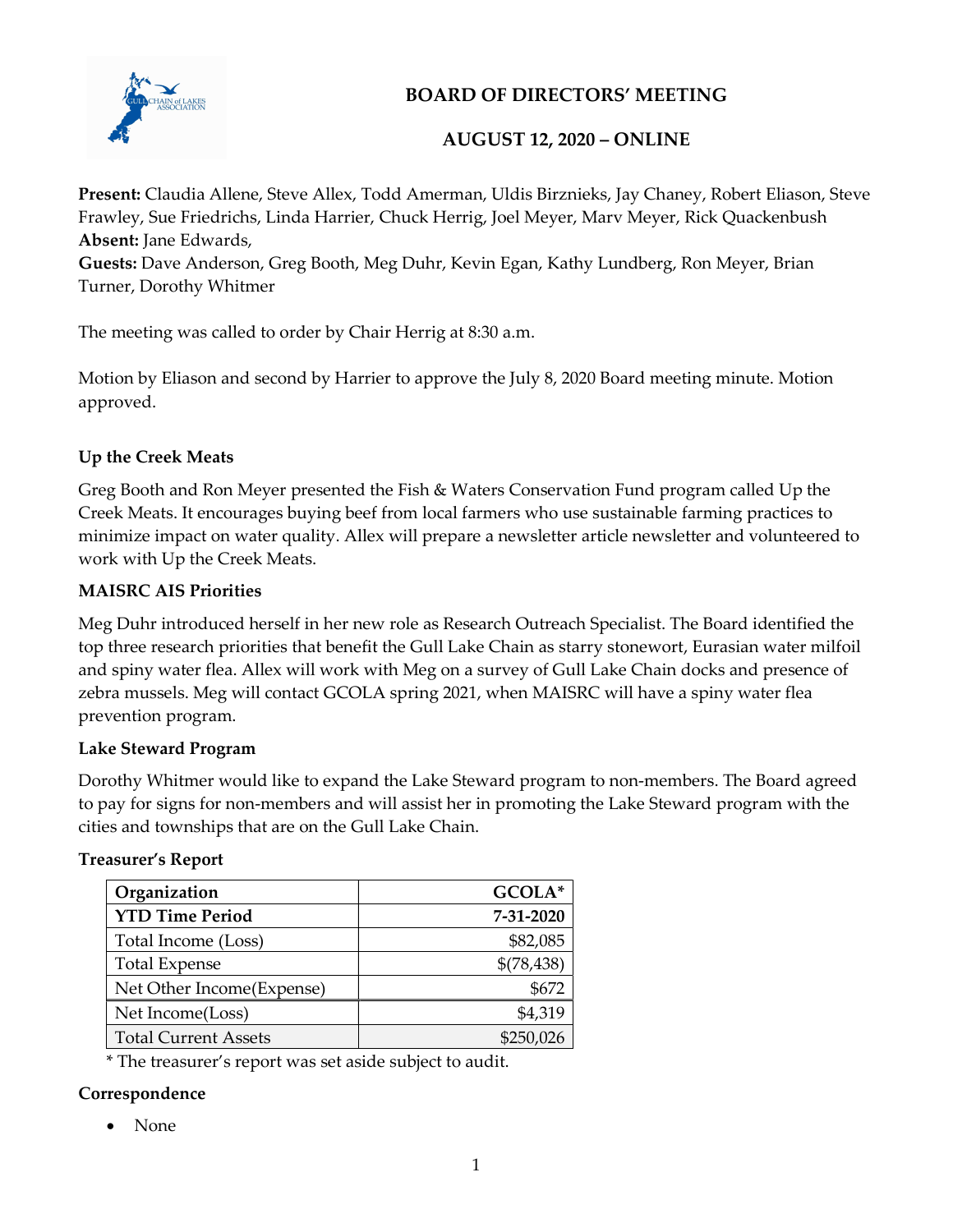

# BOARD OF DIRECTORS' MEETING

## AUGUST 12, 2020 – ONLINE

## Donation Requests

- Nisswa Fire & Rescue annual fire safety education program –Approved \$60.
- Brainerd Chamber of Commerce for Buoy the Chamber campaign Motion by Herrig and second by Chaney to donate \$500. Motion passed.

## USACE/MN DNR Update

Turner reported the funding for the road embankment project has been approved.

## Event Updates

- ACCL Annual Meeting Herrig noted there was an update on the One Mississippi One Plan and Cass County AIS inspections.
- East Gull Lake helipad meeting Birznieks stated he read the GCOLA letter at the meeting and plans to attend the August 25 decision making meeting.

## Committee and Board Member List

 Nofify Herrig and Friedrichs if any additional members are appointed to a committee and if changes are needed to contact information on the Board Member list

## AIS Committee

The first AIS inspection was completed at 23 sites and none was found.

## Communications Committee

 Harrier introduced Kathy Lundberg who will be coordinating the newsletter going forward. Each Board Member will provide a list of 2018 & 2019 volunteers for an article in the next newsletter. Articles are due by August 20. The issues will be re-named:

| <b>Prior Name</b> | <b>New Name</b> |
|-------------------|-----------------|
| Winter            | Spring          |
| Spring            | Summer          |
| Summer            | Fall            |
| Fall              | Winter          |

## Environmental Committee

Eliason said the second water sampling occurs this month and the fall loon survey is scheduled.

## Finance & Audit Committee

• No report.

## Fisheries Committee

• No report.

## Government Relations Committee

 Birznieks announced the wake study is now fully funded with contributions coming from lake associations, individuals, and businesses across the country.